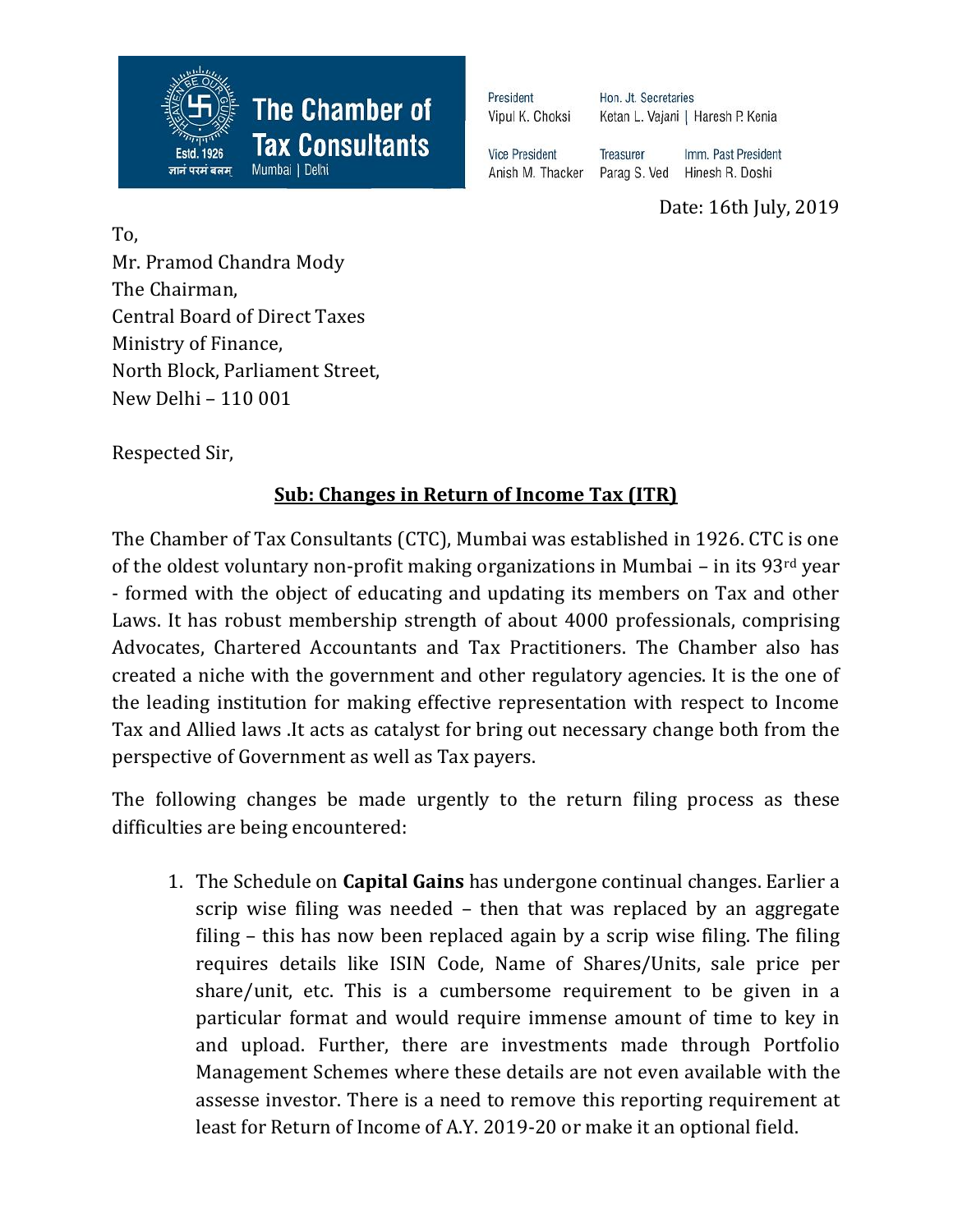

2. A **Private Trust** is assessable as an Individual. However while in earlier years it was possible to file a return in form ITR2 and circulars were also issued to that effect, for A Y 2019-20, using ITR2 mandates linking with an Aadhaar and a Trust cannot be so linked – a trustee's Aadhaar cannot be linked as it is already linked with his / her personal return. A change is needed so as to enable a private Trust using ITR2. Further, the return is filed by a Trustee and not a member - but the form ITR5, if at all one is forced to use that, does not allow Trustee as one of the options – but only Member as an option.

Imm. Past President

- 3. While submitting e-return ITR 2, error messages comes that the **Bank IFSC** code of other bank details are not as per RBI data base. For e.g. - Name of Bank is Bank of Maharashtra whose IFSC code are correct as available on bank passbook as well as online verified - viz. MAHB0001214 and MAHB0000311. It is requested that except for the first bank where the Income tax refund is to be banked, the need for checking may be deleted and the IFSC given based on information available may be accepted.
- 4. For **Residential Status of a Non Resident** where data of which country he is a resident of and the TIN in that country – this data may be made optional for the reasons that (a) a person may not be a resident of a particular country (e.g. seafarers) and (b) not necessary that person has a tax residency number (e.g. student, retired person, residents of UAE where no TIN is issued, etc). This field should be made optional.
- 5. In ITR 3, ITR5 & ITR6 **bifurcation of expenses in manufacturing, trading** and P/L account is required. Books of accounts are prepared and audited either as per statutory law (i.e. Company law, Co-operative society, Banking Company, Insurance Company, etc) or as per the Accounting Standard and Guidance notes prescribed by the ICAI – none of which require Trading account to be prepared separately. For the purpose of ITR the data will have to be split and compiled. This will involve additional efforts for maintenance of records which the assessee was unaware during the entire financial year. Had an assesse known that this information is required then the records would be kept accordingly. Hence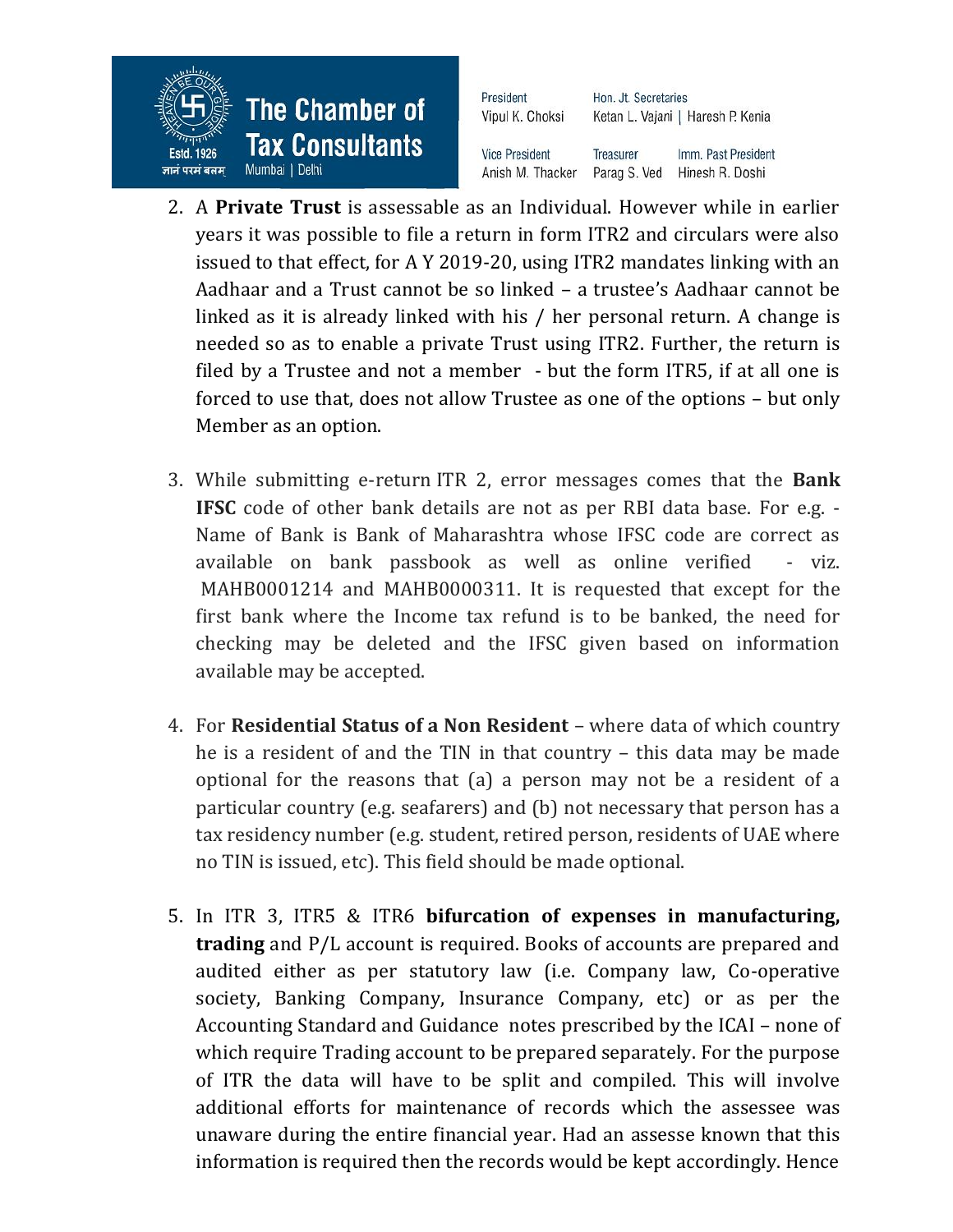

| President             | Hon. Jt. Secretaries              |                     |  |
|-----------------------|-----------------------------------|---------------------|--|
| Vipul K. Choksi       | Ketan L. Vajani   Haresh P. Kenia |                     |  |
| <b>Vice President</b> | <b>Treasurer</b>                  | Imm. Past President |  |
| Anish M. Thacker      | Parag S. Ved                      | Hinesh R. Doshi     |  |

this requirement may be deleted or may be postponed for a year with adequate publicity that this will be needed for FY 2020-21 onwards.

- 6. In the schedule of **TDS claim** one is required to mention the head under which income is offered for tax. However there can be cases where TDS is done by the payer but the income is treated by assesse as not taxable as per the law. Either this requirement should be done away with or an additional drop box be given to explain why this TDS is being claimed although no corresponding income is offered to tax.
- 7. In case of an Individual, details of **directorship** and details of Company wherein he is a director is required. Again, this is a cumbersome detail to ask for in a short time. If a person is a director, the return can merely seek the DIN and the Tax Department may auto populate the data from the MCA website. Hence this requirement may be deleted or may be postponed for a year.
- 8. In case of disclosure of **investment in unlisted entity**, the term ''unlisted'' may kindly be clarified. There are shares that are not traded and/or not listed as on 31.03.2019 due to various reasons. Also, this requirement may be made mandatory for those cases where Schedule AL is mandatory. Secondly, the PAN of the investee Company may not be available with the assessee, nor does the assessee have any source to obtain the PAN of the investee Company. Hence this requirement needs to be deleted.

The above issues need to be addressed immediately as our members and tax payers at large are unable to submit returns of income due to these errors coming up. Your honours will appreciate that if our suggestions are implemented the tax practitioners and assessee will not be required to face undue hardship – and none of these changes cause any loss to the Revenue. We do appreciate that the Department would like to have certain key information about the assessee through the return of income – but if this requires additional collection efforts then the time allowed needs to be more and asking the details after the year is over is improper.

We request your honour to kindly consider the above issues on priority basis and issue the necessary directions.